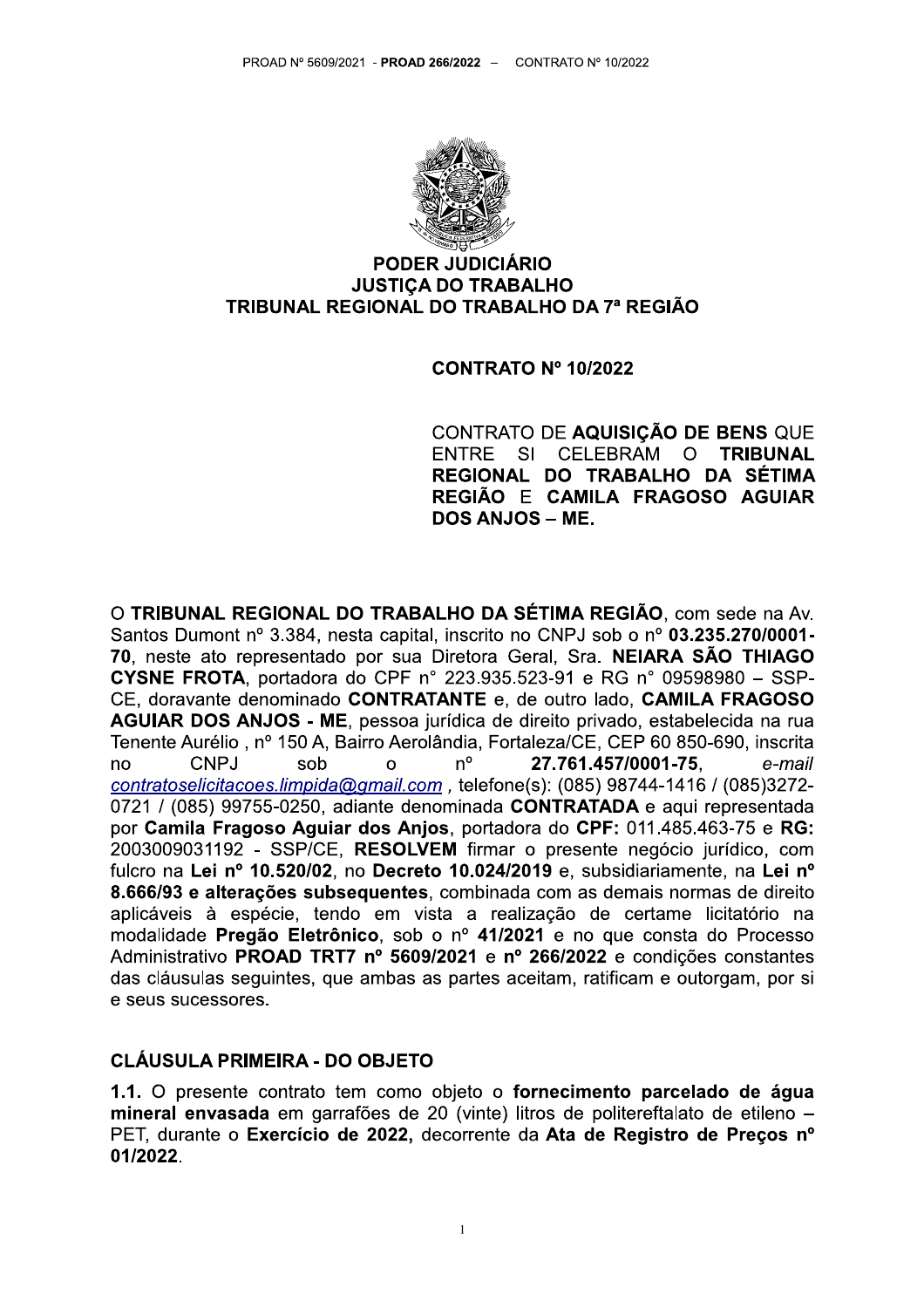# **CLÁUSULA SEGUNDA - DO CONTRATO**

2.1. São partes integrantes deste instrumento de contrato, como se aqui estivessem integralmente transcritos, os seguintes documentos:

a) Edital do Pregão Eletrônico nº 41/2022 com o Termo de Referência e seus respectivos anexos.

b) Proposta apresentada pela CONTRATADA.

2.1.1. Considera-se expressamente revogado o contido na Proposta apresentada pela CONTRATADA que disponha em contrário ao estabelecido neste termo de Contrato.

## **CLÁUSULA TERCEIRA – DAS ESPECIFICAÇÕES DO OBJETO**

3.1. Os garrafões deverão ser envasados mediante processo totalmente automatizado e asséptico, com tampa impermeável e lacre de segurança.

3.2. O fornecimento dos vasilhames (garrafões) será realizado mediante comodato.

3.3. A quantidade de garrafões a serem fornecidos em regime de comodato é de até 320 (trezentos e vinte) para o Fórum Autran Nunes, até 500 (quinhentos) para o TRT7 Sede e até 204 (duzentos e quatro) para as Varas da Região Metropolitana e do Interior do Estado do Ceará.

3.4. O quantitativo corresponde ao do consumo mensal estimado indicado no Anexo III - Termo de Referência - Fornecimento de Água Mineral Envasada - Exercício 2022 – Estimativa de Consumo Mensal – Quantidade Máxima de Garrafões em Comodato e no Anexo I - Termo de Referência – Fornecimento de Água Mineral -Exercício 2022 - Grupos, Itens e Quantitativo Estimado - Preco Médio.

# CLÁUSULA QUARTA – DO LOCAL E HORÁRIO DE ENTREGA DO MATERIAL

4.1. O material deverá ser entregue sem ônus para o TRT - 7ª Região, nos dias e locais relacionados no Anexo II do Termo de Referência, em dia útil, nas guantidades informadas pelo Fiscal do contrato, no ato da entrega.

4.1.1. No Complexo TRT Aldeota, situado na Rua Vicente Leite, 1281, Aldeota, nesta capital, às segundas-feiras, quartas-feiras e sextas-feiras, no horário compreendido entre 8h e 11 horas. A entrega será efetuada no interior da copa de unidade (Núcleo, Seção ou Divisão) existente em cada um dos 3 prédios que formam o complexo (Prédio Anexo I, Prédio Anexo II e Casa Sede), via romaneio de pedido tipograficamente numerado.

4.1.2. Nos Prédios da Antiga Sede e do Anexo I do Fórum Autran Nunes, sitos na Av. Duque de Caxias, 1150, Centro, e Edifício Dom Helder Câmara, na Av. Tristão Gonçalves, 912, nesta capital, às segundas-feiras, quartas-feiras e sextas-feiras, no horário compreendido entre 13h30min e 16 horas. A entrega será efetuada no interior da copa de cada Vara ou Diretoria/Setor via romaneio de pedido tipograficamente numerado.

4.1.3. Nas Varas da Região Metropolitana e Interior do Estado do Ceará, situadas nos endereços constantes no Anexo II do Termo de Referência, em dia útil,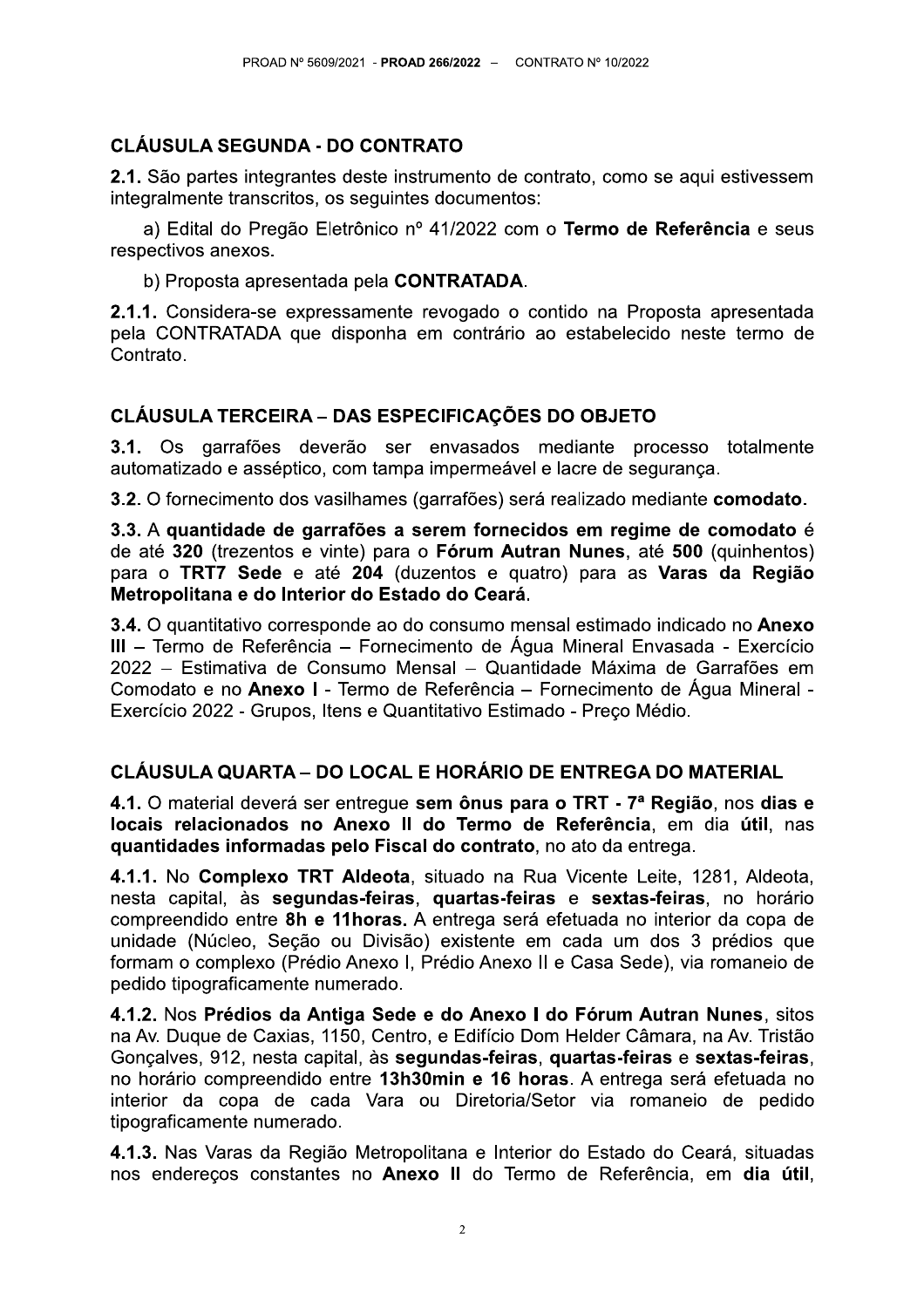quinzenalmente, no horário compreendido entre 8h e 14horas. A entrega será efetuada via romaneio de pedido tipograficamente numerado.

4.1.4. Quando a previsão de entrega ocorrer em dias em que não haja expediente no Órgão, o objeto deverá ser entregue no dia anterior.

4.1.5. A entrega deverá acontecer independente de qualquer contato do Contratante.

# **CLÁUSULA QUINTA – DO PRAZO DE RECEBIMENTO**

5.1. O presente objeto será recebido:

a) Provisoriamente, imediatamente após a entrega via Pedido enumerado;

b) Definitivamente, em até 5 (cinco) dias úteis do recebimento da Nota Fiscal, após verificação da quantidade e da conformidade do bem entregue com as exigências estabelecidas neste termo.

5.2 O recebimento definitivo não exclui a responsabilidade da Contratada por vícios de qualidade do material empregado ou disparidade com as especificações exigidas no Termo de Referência, verificados posteriormente.

# **CLÁUSULA SEXTA - DAS OBRIGAÇÕES DA CONTRATADA**

6.1. Antes do início da execução contratual, designar formalmente (mediante comunicação escrita) Preposto responsável por representar a CONTRATADA durante esse período:

6.2. Iniciar o fornecimento do material em até 24h (vinte e quatro horas), a contar do recebimento do Termo Contratual devidamente assinado ou Instrumento equivalente;

6.3. Fornecer áqua classificada como mineral natural, na forma do Decreto-Lei nº. 7.841/45, em embalagem original devidamente lacrada, sem sinais de violação ou contaminação, com rótulo padronizado aprovado pelo Departamento Nacional da Produção Mineral (DNPM), o qual deve conter nome e local da fonte, natureza da água, nome do concessionário, data e número da concessão, constante físicoquímicas, composição analítica e classificação, segundo o DNMP, volume do conteúdo, carimbo com ano e mês do engarrafamento.

6.4. Substituir os produtos considerados fora das condições de consumo – que apresentem alterações na cor, sabor e aspectos, prazo de validade e especificações, bem como os garrafões que apresentarem deterioração durante o período de sua validade no prazo máximo de 2 (dois) dias úteis, contados a partir da notificação feita pelo fiscal do contrato.

6.4.1. Apresentar o Registro da Fonte do produto ofertado, sempre que solicitado pelo FISCAL do CONTRATO.

6.5. Apresentar também, no início do CONTRATO a cada período de quatro meses, ou quando solicitado pelo CONTRATANTE, a análise físico-química e microbiológica da água mineral, emitida por laboratório credenciado pela ANVISA. às expensas da CONTRATADA.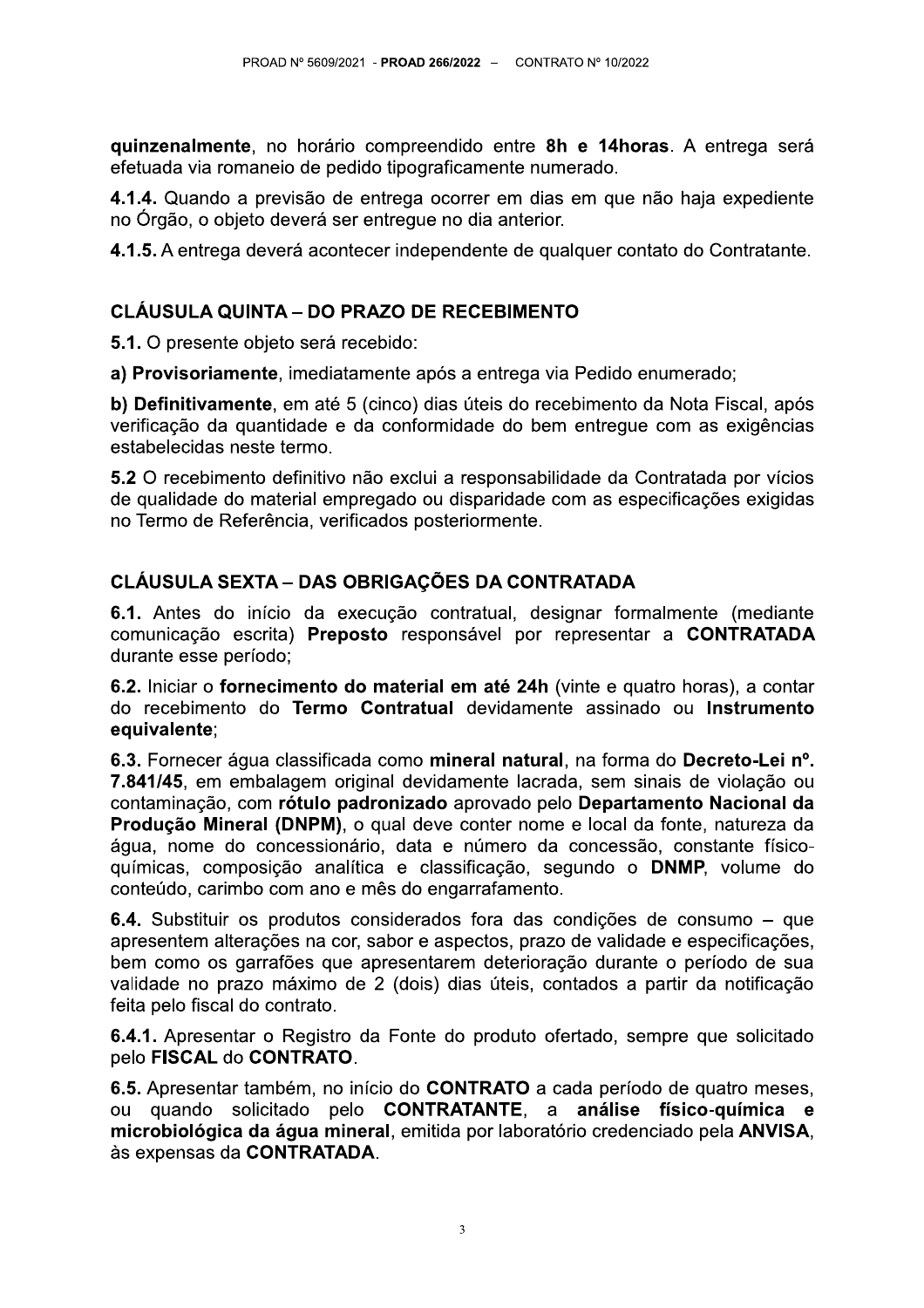6.5.1. Em sendo comprovado, através da análise em liça ou mediante informação de Órgãos Públicos competentes, que a potabilidade da água da marca fornecida esteja comprometida, a contratada deverá substituir a marca da água mineral fornecida por outra de qualidade adequada ao consumo, conforme especificado.

6.6. Entregar o produto nas quantidades, forma, prazo e local estabelecidos no Termo de Referência.

6.6.1. Os enderecos estão descritos no Anexo II - Termo de Referência (TR) -Fornecimento de Água Mineral Envasada - Exercício 2022 - Periodicidade e Locais de Entrega, podendo ser alterado caso seja realizada transferência de alguma Unidade, mediante comunicação à empresa contratada.

6.7. Atender à demanda do CONTRATANTE durante o prazo de vigência desta contratação, mesmo que a quantidade de garrafões seja inferior ou superior à estimada neste Termo, nos limites da Lei nº. 8.666/93.

6.8. Entregar, mensalmente, as Notas Fiscais acompanhadas dos Comprovantes de Fornecimento.

6.9 Entregar, em Regime de Comodato, a quantidade de garrafões estabelecida pela fiscalização, até o limite estabelecido no Anexo III - Termo de Referência (TR) - Fornecimento de Água Mineral Envasada - Exercício 2022 - Estimativa de Consumo Mensal e Anual - Quantidade Máxima de Garrafões em Comodato. Esta quantidade será entregue por ocasião do início da execução contratual.

6.10. Recolher, após o último mês do CONTRATO, todos os vasilhames fornecidos em regime de comodato.

6.11. Não transferir, sob nenhum pretexto, sua responsabilidade para outras entidades, sejam fabricantes, técnicos e outros.

6.12. Reparar ou corrigir, às suas expensas, no todo ou em parte, o objeto do **CONTRATO** em que se verifiquem vícios, defeitos ou incorreções.

6.13. Manter, durante toda a execução do CONTRATO, todas as condições de habilitacão.

6.14. Atender aos CRITÉRIOS DE SUSTENTABILIDADE, de acordo com o Guia de Contratações Sustentáveis da Justiça do Trabalho, aprovado pela Resolução CSJT nº. 310/2021:

6.14.1. Os produtos devem atender às características e procedimentos regulamentados nas resoluções Anvisa nº 275/2005;

6.14.2. Conforme as portarias DNPM nº 387/2008 e nº 128/2011, os vasilhames devem atender às normas constantes da ABNT NBR 14222:2013 E 14328:2011, que dispõem sobre embalagem plástica para água mineral e potável de mesa – garrafão retornável. Devem, ainda, trazer impressa a data limite de 3 (três) anos de sua vida útil e o número de certificação da embalagem que atesta a sua conformidade com as normas técnicas acima referidas, bem como o nome do instituto técnico responsável pela emissão do certificado:

6.14.3. Os rótulos dos produtos devem possuir as informações previstas na Portaria MME nº470/1999.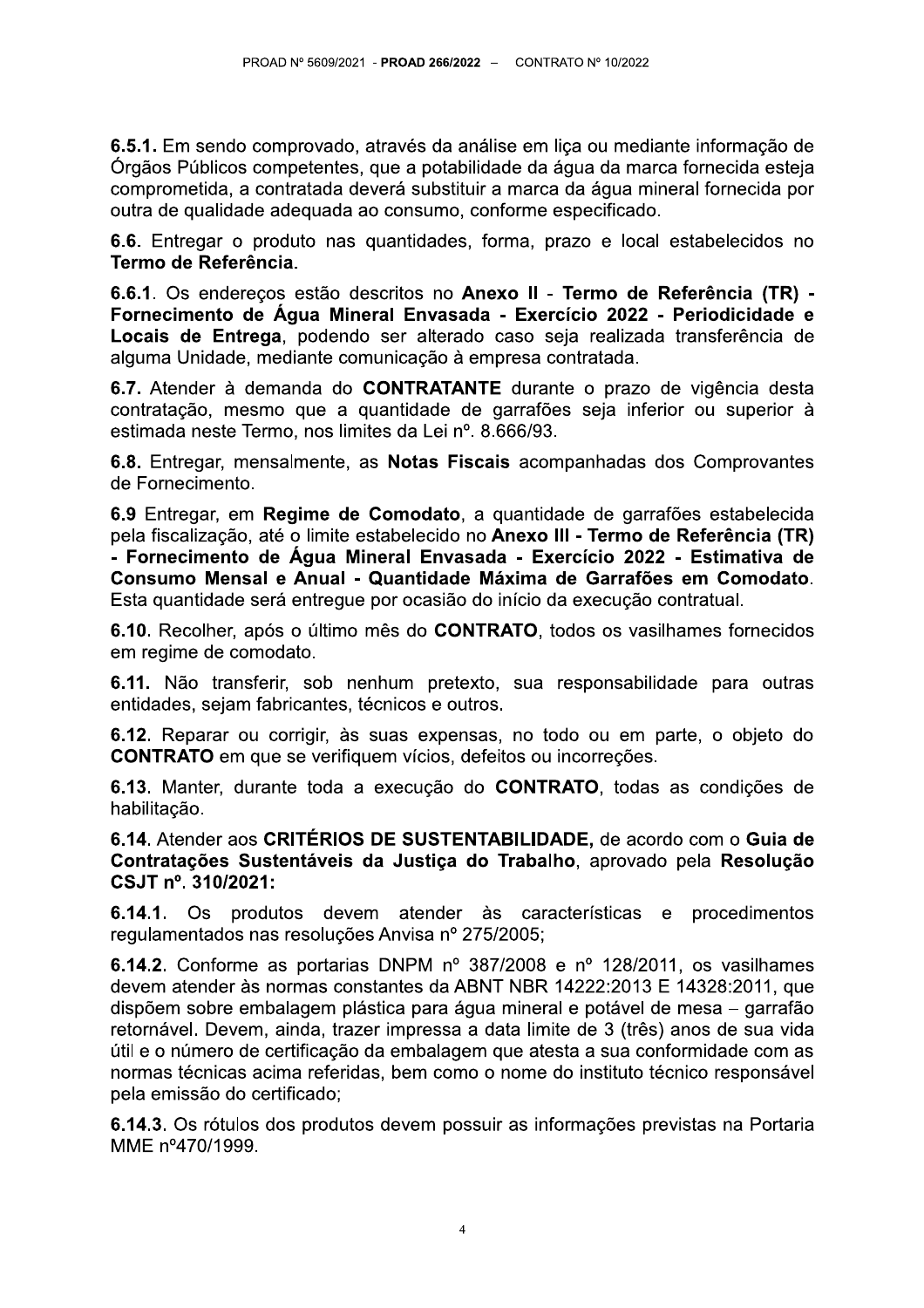# **CLÁUSULA SÉTIMA - DAS OBRIGAÇÕES DO CONTRATANTE**

## 7.1. Formalizar a Ata de Registro de Preços – ARP e o Termo de Contrato ou Instrumento equivalente.

#### 7.2. Emitir a Nota de Empenho.

7.3. Proporcionar todas as facilidades indispensáveis ao bom cumprimento das obrigações contratuais.

7.4. Eventualmente, o TRT poderá verificar "in loco" o processo de envasamento da água mineral, a fim de constatar o processo automatizado e asséptico no envase das embalagens.

#### 7.5. Atestar as Notas Fiscais para efeito de pagamento.

7.6. Efetuar os pagamentos na forma e no prazo estabelecido neste Termo.

7.7. Previamente à Contratação a Administração realizará Consulta ao SICAF, Cadastro Nacional de Empresas Inidôneas e Suspensas - CEIS. Cadastro Nacional de Condenações Cíveis por Atos de Improbidade Administrativa. mantido pelo Conselho Nacional de Justiça (CNJ) e Lista de Inidôneos mantida pelo Tribunal de Contas da União (TCU) para identificar possível suspensão temporária de participação em licitação, no âmbito do órgão ou entidade, proibição de contratar com o Poder Público, bem como ocorrências impeditivas indiretas, e nos termos do art. 6º, III, da Lei nº 10.522, de 19 de julho de 2002, Consulta Prévia ao CADIN.

## CLÁUSULA OITAVA - DA PROTECÃO DE DADOS PESSOAIS - Lei nº 13.709/2018 - LGPD

8.1 - Em observação às determinações constantes da Lei nº 13.709, de 14 de agosto de 2018 – LEI GERAL DE PROTEÇÃO DE DADOS (LGPD), o **CONTRATANTE** e a **CONTRATADA** se comprometem a proteger os direitos fundamentais de liberdade e de privacidade e o livre desenvolvimento da personalidade da pessoa natural, relativos ao tratamento de dados pessoais, inclusive nos meios digitais, garantindo que:

8.1.1 - O tratamento de dados pessoais dar-se-á de acordo com as bases legais previstas nas hipóteses dos Arts. 7º e/ou 11 da Lei 13.709/2018 às quais se submeterão os servicos, e para propósitos legítimos, específicos, explícitos e informados ao titular:

8.1.2 - O tratamento seja limitado às atividades necessárias ao atingimento das finalidades de execução do objeto do contrato, utilizando-os, quando seja o caso, em cumprimento de obrigação legal ou regulatória, no exercício regular de direito, por determinação judicial ou por requisição da Autoridade Nacional de Proteção de Dados (ANPD);

8.1.3 - Em caso de necessidade de coleta de dados pessoais indispensáveis à própria prestação do servico/aquisicão de bens, esta será realizada mediante prévia aprovação da CONTRATANTE, responsabilizando-se a CONTRATADA por obter o consentimento dos titulares (salvo nos casos em que opere outra hipótese legal de tratamento). Os dados assim coletados só poderão ser utilizados na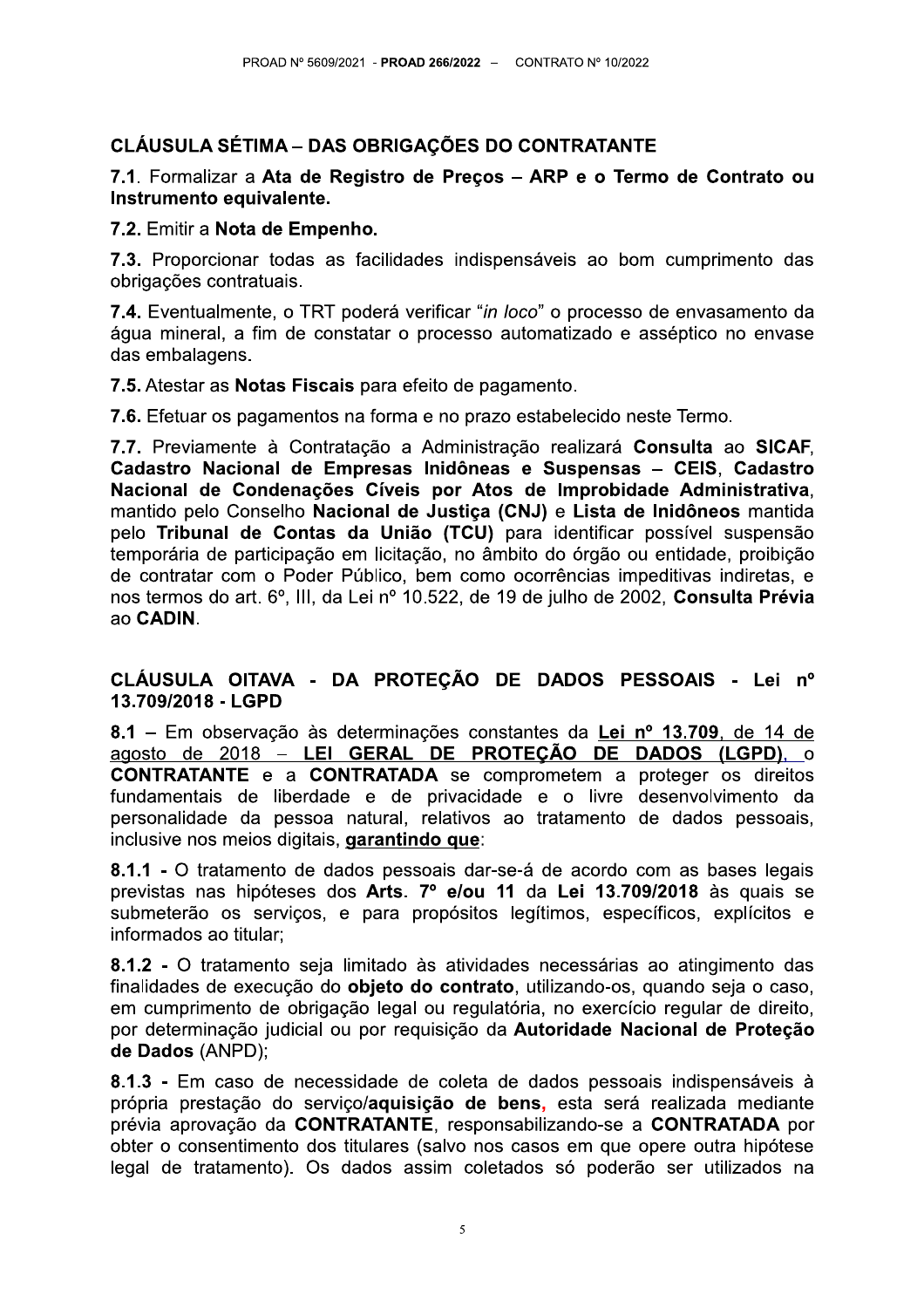execução do objeto especificado neste contrato, e, em hipótese alguma, poderão ser compartilhados ou utilizados para outros fins;

8.1.3.1 - Eventualmente, as partes podem ajustar que a CONTRATADA será responsável por obter o consentimento dos titulares, observadas as demais condicionantes do item 8.1.3 acima:

8.1.4 - Os dados obtidos em razão desse contrato serão armazenados em um banco de dados seguro, com garantia de registro das transações realizadas na aplicação de acesso (log) e adequado controle de acesso baseado em função (role based access control) e com transparente identificação do perfil dos credenciados, tudo estabelecido como forma de garantir inclusive a rastreabilidade de cada transação e a franca apuração, a qualquer momento, de desvios e falhas, vedado o compartilhamento desses dados com terceiros;

8.1.5 - Encerrada a vigência do contrato ou não havendo mais necessidade de utilização dos dados pessoais, sejam eles sensíveis ou não, a CONTRATADA tratamento interromperá  $\Omega$ dos Dados Pessoais disponibilizados pela **CONTRATANTE** e, em no máximo (30) dias, sob instruções e na medida do determinado pela CONTRATANTE, eliminará completamente os Dados Pessoais e todas as cópias porventura existentes (seja em formato digital ou físico), salvo quando a **CONTRATADA** tenha que manter os dados para cumprimento de obrigação legal ou outra hipótese da LGPD.

8.2 - A CONTRATADA dará conhecimento formal aos seus empregados das obrigações e condições acordadas nesta cláusula, inclusive no tocante à Política de Privacidade da CONTRATANTE, cujos princípios deverão ser aplicados à coleta e tratamento dos dados pessoais de que trata a presente cláusula.

8.3 - O eventual acesso, pela CONTRATADA, às bases de dados que contenham ou possam conter dados pessoais implicará para a CONTRATADA e para seus prepostos - devida e formalmente instruídos nesse sentido - o mais absoluto dever de sigilo, no curso do presente contrato.

8.4 - A CONTRATADA cooperará com a CONTRATANTE no cumprimento das obrigações referentes ao exercício dos direitos dos Titulares previstos na LGPD e nas Leis e Regulamentos de Protecão de Dados em vigor e também no atendimento de requisições e determinações do Poder Judiciário, Ministério Público, Órgãos de controle administrativo;

8.5 - A CONTRATADA deverá informar imediatamente à CONTRATANTE quando receber uma solicitação de um Titular de Dados, a respeito dos seus Dados Pessoais e abster-se de responder qualquer solicitação em relação aos Dados Pessoais do solicitante, exceto nas instruções documentadas da CONTRATANTE ou conforme exigido pela LGPD e Leis e Regulamentos de Proteção de Dados em vigor.

8.6 - O "Encarregado" ou "DPO" da CONTRATADA manterá contato formal com o Encarregado da CONTRATANTE, no prazo de 24 (vinte e quatro) horas da ocorrência de qualquer incidente que implique violação ou risco de violação de dados pessoais, para que este possa adotar as providências devidas, na hipótese de questionamento das autoridades competentes.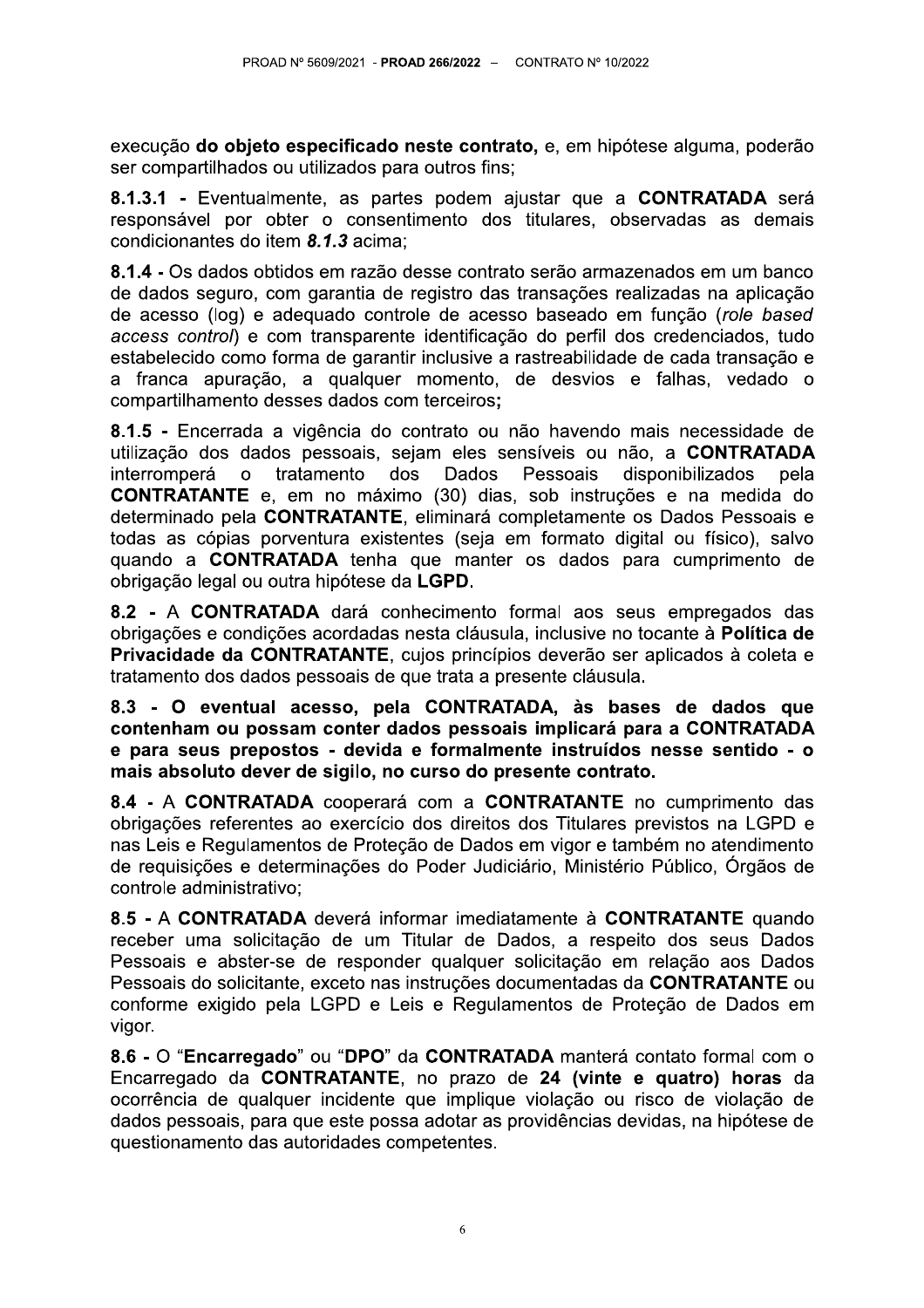8.7 - A critério do Encarregado de Dados da CONTRATANTE, a CONTRATADA poderá ser provocada a colaborar na elaboração do relatório de impacto (DPIA). conforme a sensibilidade e o risco inerente do objeto deste contrato, no tocante a dados pessoais.

8.8 - Eventuais responsabilidades das partes, serão apuradas conforme estabelecido neste contrato e também de acordo com o que dispõe a Seção III do Capítulo VI, bem como Capítulo VII e Secão I do capítulo VIII da LGPD.

# CLÁUSULA NONA – DA ALTERAÇÃO SUBJETIVA

9.1 - É admissível a fusão, cisão ou incorporação da CONTRATADA com/em outra pessoa jurídica, desde que sejam observados pela nova pessoa jurídica todos os reguisitos de habilitação exigidos na licitação original; sejam mantidas as demais cláusulas e condicões do contrato: não haia prejuízo à execução do objeto pactuado e haja a anuência expressa da CONTRATANTE à continuidade do contrato.

# CLÁUSULA DÉCIMA - DA GESTÃO E FISCALIZAÇÃO DO CONTRATO

10.1. A Gestão e a Fiscalização da Contratação caberão aos representantes da Administração especialmente designados. Nos impedimentos e afastamentos legais deste, suas funções serão desempenhadas por seus respectivos substitutos.

10.2. A Administração poderá alterar a designação dos gestores e fiscais, quando conveniente, sendo consignado formalmente nos autos e comunicado à Contratada, sem necessidade de elaboração de termo aditivo.

10.2.1. O recebimento de material de valor superior a R\$ 176.000,00 (cento e setenta e seis mil reais) será confiado a uma comissão de, no mínimo, 3 (três) membros, designados pela autoridade competente.

10.3. Os Gestores e Fiscais designados exercerão, de forma segregada, as atribuições previstas na Resolução TRT7 nº. 8/2019 e tudo o mais que for necessário visando o adequado acompanhamento e fiscalização da execução contratual, devendo ainda providenciar as medidas necessárias às soluções de quaisquer contratempos que porventura venham a ocorrer.

10.4. As decisões e providências que ultrapassarem a competência dos gestores e fiscais deverão ser solicitadas, em tempo oportuno, à Diretoria competente, para adoção das medidas que julgar convenientes.

10.5. A gestão e a fiscalização de que trata este item não excluem nem reduzem a responsabilidade da contratada, inclusive perante terceiros, por qualquer irregularidade, ainda que resultante de imperfeições técnicas, vícios redibitórios, ou emprego de material inadeguado ou de gualidade inferior, e, na ocorrência desta, não implica em corresponsabilidade da Administração ou de seus agentes e prepostos, de conformidade com o art. 70 da Lei nº 8.666/93.

10.6. As informações e os esclarecimentos solicitados pela Contratada poderão ser prestados através dos telefones  $(85)$ 3388.9417/3388.9366  $(85)$ e 3308.5994/3308.5961.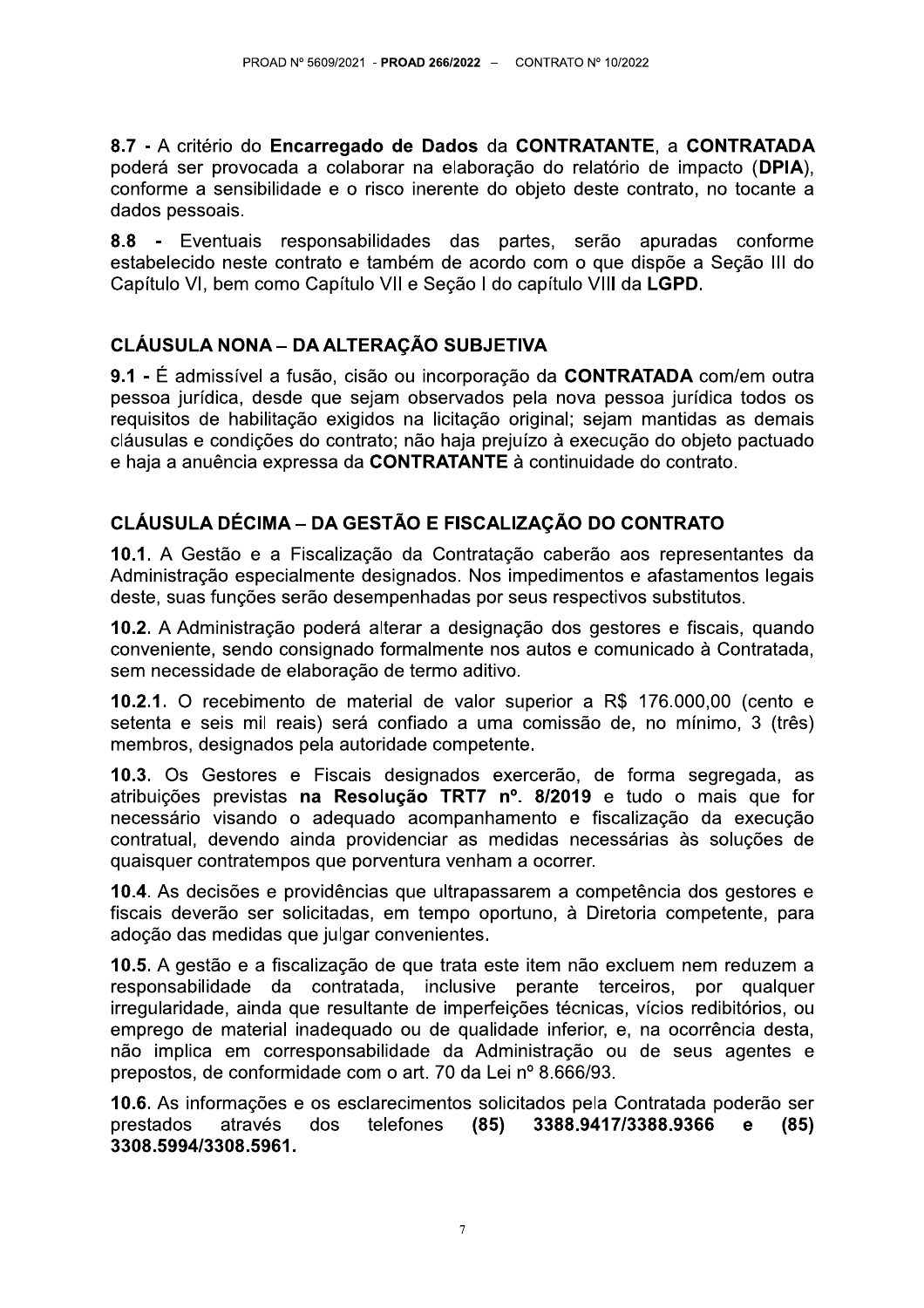10.7. O representante da Administração anotará em registro próprio todas as ocorrências relacionadas com a execução do contrato, indicando dia, mês e ano, bem como o nome dos funcionários eventualmente envolvidos, determinando o que for necessário à regularização das falhas ou defeitos observados e encaminhando os apontamentos à autoridade competente para as providências cabíveis.

# CLÁUSULA DÉCIMA PRIMEIRA – DO PAGAMENTO

11.1. O pagamento será efetuado mensalmente na conta bancária fornecida pela empresa, em até 5 (cinco) dias úteis após o Recebimento Definitivo, condicionada ao recebimento da Nota Fiscal, ocasião em que este Tribunal verificará a regularidade com a Fazenda Federal (Tributos e Contribuições Federais e Dívida Ativa da União e INSS), com a Fazenda Estadual, com o Fundo de Garantia por Tempo de Serviço (FGTS), bem como a regularidade trabalhista, mediante Certidão Negativa de Débitos Trabalhistas (CNDT).

11.2. Havendo erro na apresentação da Nota Fiscal ou dos documentos pertinentes à contratação, ou, ainda, circunstância que impeca a liquidação da despesa, como, por exemplo, obrigação financeira pendente, decorrente de penalidade imposta ou inadimplência, o pagamento ficará sobrestado até que a CONTRATADA providencie as medidas saneadoras. Nesta hipótese, o prazo para pagamento iniciar-se-á após a comprovação da regularização da situação, não acarretando qualquer ônus para a **CONTRATANTE.** 

11.3. Será considerada data do pagamento o dia em que constar como emitida a Ordem Bancária para pagamento.

11.4. Antes de cada pagamento à contratada, será realizada Consulta ao SICAF para verificar a manutenção das Condições de Habilitação exigidas no Edital.

11.5. Quando do pagamento, será efetuada a retenção tributária prevista na legislação aplicável.

11.6. A CONTRATADA regularmente optante pelo Simples Nacional, nos termos da Lei Complementar nº 123/2006, não sofrerá a retenção tributária quanto aos impostos e contribuições abrangidos por aquele regime. No entanto, o pagamento ficará condicionado à apresentação de comprovação, por meio de documento oficial, de que faz jus ao tratamento tributário favorecido previsto na referida Lei Complementar.

11.7 - Nos casos de eventuais atrasos de pagamento, desde que a CONTRATADA não tenha concorrido, de alguma forma, para tanto, fica convencionado que a taxa de compensação financeira devida pelo CONTRATANTE, entre a data do vencimento e o efetivo adimplemento da parcela, é calculada mediante a aplicação da seguinte fórmula:

 $EM = I \times N \times VP$ , sendo:

EM = Encargos moratórios;

N = Número de dias entre a data prevista para o pagamento e a do efetivo pagamento;

I = Índice de compensação financeira = 0,00016438, assim apurado:

 $I = 6/100$  $I = 0.00016438$  $I = i/365$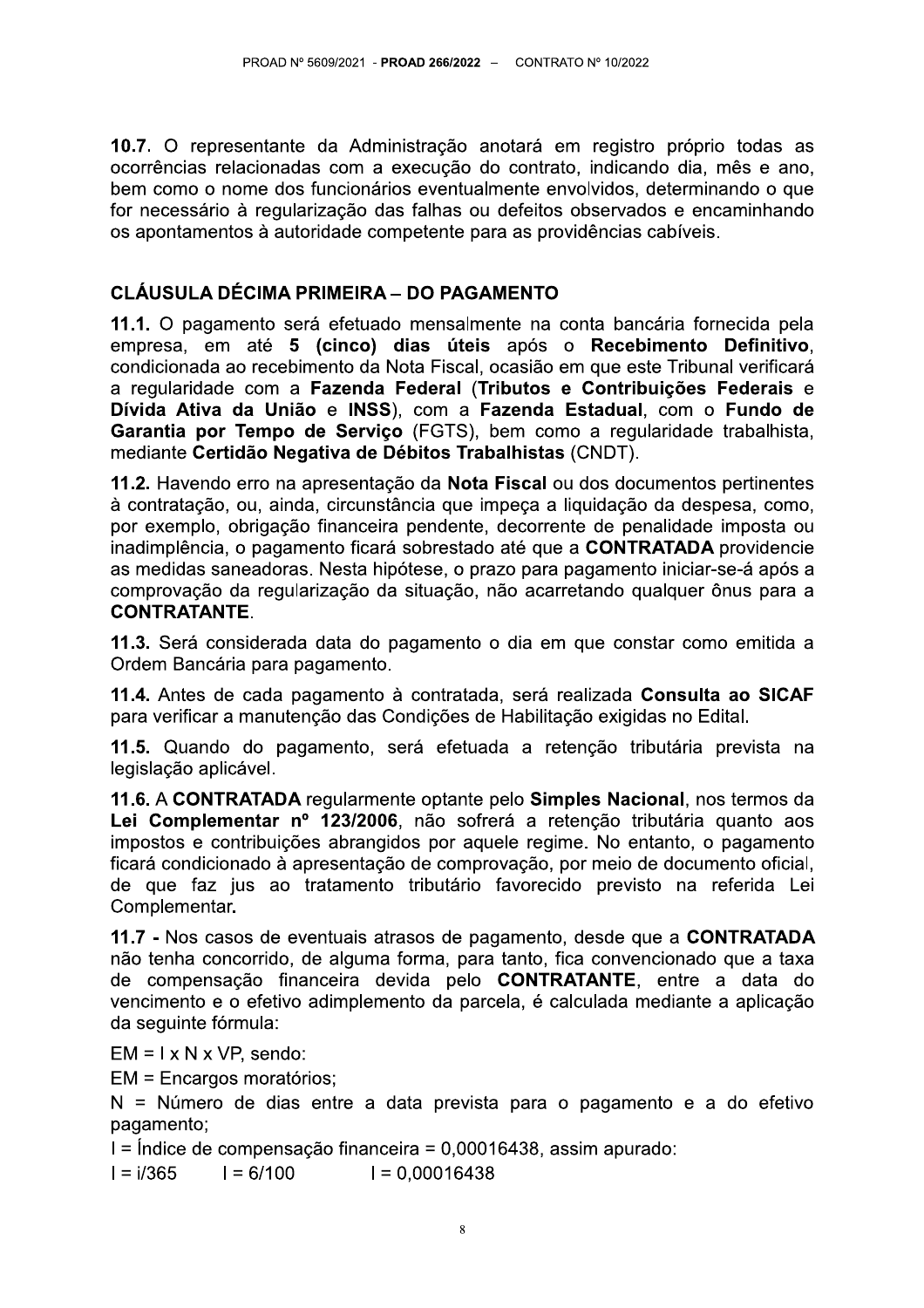365

Em que i = taxa percentual anual no valor de 6%, capitalizada diariamente em regime de juros simples.

VP = Valor da parcela em atraso.

11.8 - No caso de aplicação de multa o valor respectivo será deduzido da fatura.

## **CLÁUSULA DÉCIMA SEGUNDA – DAS SANCÕES ADMINISTRATIVAS**

12.1. O atraso injustificado na execução do contrato sujeitará a CONTRATADA à multa de mora, no percentual de 0,5% (cinco décimos por cento) ao dia, calculada sobre o valor da quantidade entregue intempestivamente, limitada a 10% (dez por cento) do valor da Contratação.

12.1.1 Se o atraso de que trata o Item 12.2 ultrapassar o prazo de 10 (dez) dias, a Administração poderá entender pela Inexecução Parcial ou Total do Contrato, conforme o caso.

12.2. Além das penalidades acima previstas, a CONTRATADA poderá incorrer nas seguintes sanções:

a) Advertência, por faltas leves, assim entendidas aquelas que não acarretarem prejuízos significativos para o CONTRATANTE;

b) Multa Compensatória, no percentual de 10% (dez por cento), calculada sobre o valor da parcela inadimplida, na hipótese de Inexecução Parcial do CONTRATO;

c) Multa Compensatória, no percentual de 10% (dez por cento), calculada sobre o valor total do CONTRATO, na hipótese de Inexecução Total;

d) Multa, no percentual de 5% (cinco por cento), calculada sobre o valor do **CONTRATO, para os demais casos de descumprimento contratual;** 

e) Suspensão de Licitar e Impedimento de Contratar com o Órgão, Entidade ou Unidade Administrativa pela qual a Administração Pública opera e atua concretamente, pelo prazo de até 2 (dois) anos;

f) Impedimento de Licitar e Contratar com Órgãos e Entidades da União com o consequente Descredenciamento no SICAF pelo prazo de até 5 (cinco) anos;

g) Declaração de Inidoneidade para Licitar ou Contratar com a Administração Pública, enquanto perdurarem os motivos determinantes da punição ou até que seja promovida a reabilitação perante a própria autoridade que aplicou a penalidade, que será concedida sempre que a CONTRATADA ressarcir o CONTRATANTE pelos prejuízos causados.

12.3. As sanções previstas no Subitem 12.2, alíneas "a", "e", "f" e "g" poderão ser aplicadas à CONTRATADA juntamente com as de Multa, descontando-a dos pagamentos a serem efetuados.

12.4. As Multas devidas e/ou prejuízos causados à CONTRATANTE serão deduzidos dos valores a serem pagos, quando for o caso, serão inscritos na Dívida Ativa da União e cobrados judicialmente.

12.5. Caso o valor da Multa não seja suficiente para cobrir os prejuízos causados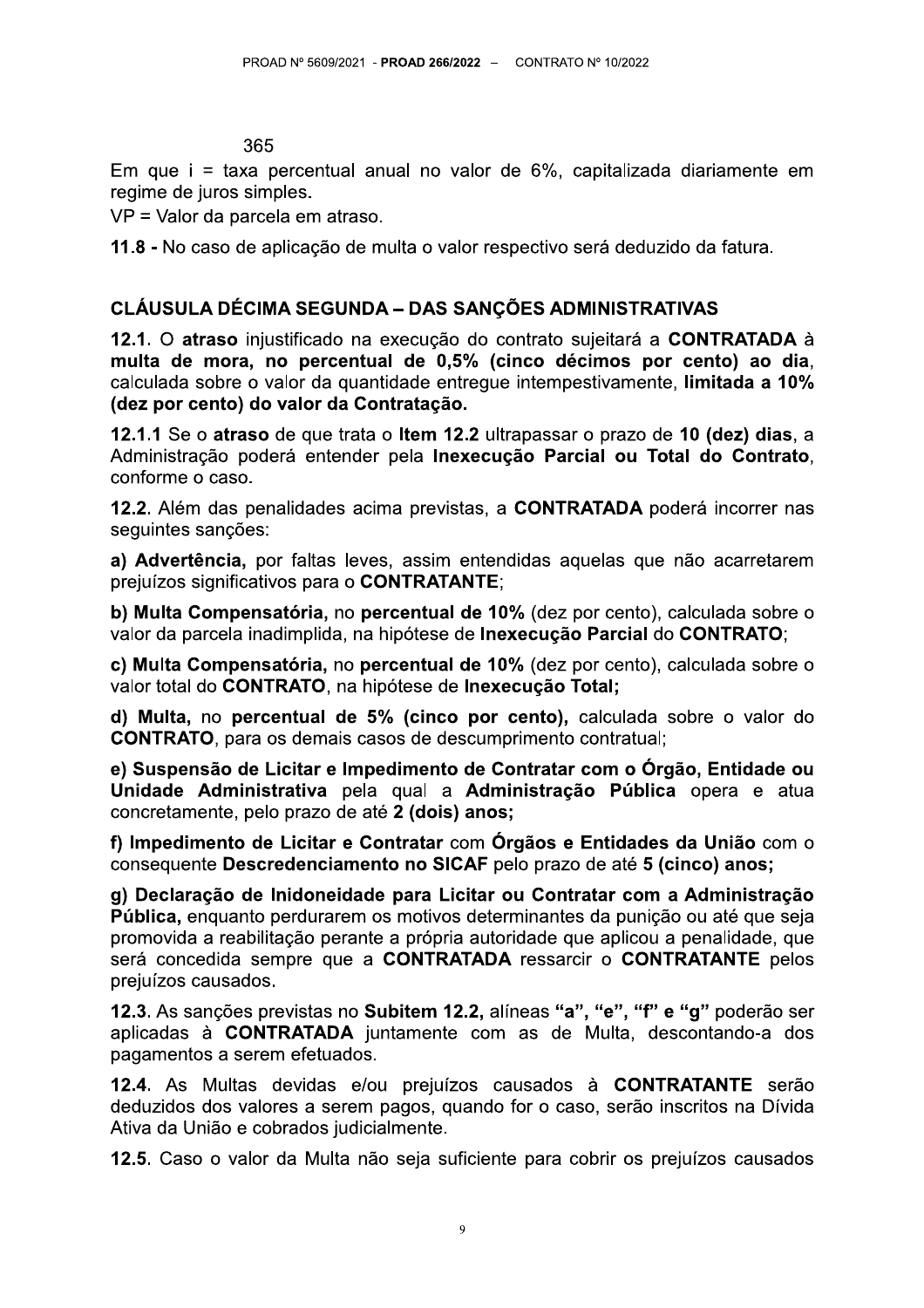pela conduta do Licitante, a União ou Entidade poderá cobrar o valor remanescente judicialmente, conforme artigo 419 do Código Civil;

12.6. A autoridade competente, na aplicação das sanções, levará em consideração a gravidade da conduta do infrator, o caráter educativo da pena, bem como o dano causado à Administração, observado o Princípio da Proporcionalidade;

12.7. Se, durante o processo de aplicação de penalidade, houver indícios de prática de infração administrativa tipificada pela Lei nº. 12.846, de 1º de agosto de 2013, como ato lesivo à administração pública nacional ou estrangeira, cópias do processo administrativo necessárias à apuração da responsabilidade da empresa deverão ser remetidas à autoridade competente, com despacho fundamentado, para ciência e decisão sobre a eventual instauração de investigação preliminar ou Processo Administrativo de Responsabilização - PAR;

12.8. A apuração e o julgamento das demais infrações administrativas não consideradas como ato lesivo à Administração Pública nacional ou estrangeira nos termos da Lei nº 12.846, de 1º de agosto de 2013, seguirão seu rito normal na Unidade Administrativa;

12.9. O Processamento do PAR não interfere no sequimento regular dos processos administrativos específicos para apuração da ocorrência de danos e prejuízos à Administração Pública Federal resultantes de Ato Lesivo cometido por Pessoa Jurídica, com ou sem a participação de Agente Público;

12.10. A aplicação de sanções previstas neste instrumento, realizar-se-á em processo administrativo e assegurará contraditório e a ampla defesa à **CONTRATADA**, cuja intimação dar-se-á na forma da lei, inclusive através de fax ou e-mail:

12.11. As penalidades serão obrigatoriamente registradas no SICAF.

# **CLÁUSULA DÉCIMA TERCEIRA – DO VALOR DO CONTRATO**

13.1 - Dá-se a este Contrato o valor semestral de R\$14.304.00 (catorze mil. trezentos e quatro reais), de acordo com o estabelecido no Anexo I - Termo de Referência (TR) - Fornecimento de Água Mineral Envasada - Exercício 2022 -Grupos, Itens e Quantitativos Estimados - Preço Médio, conforme abaixo:

| GRUPO <sub>01</sub>                         |                                                                                                                                                                                                                                                                                          |            |                |               |
|---------------------------------------------|------------------------------------------------------------------------------------------------------------------------------------------------------------------------------------------------------------------------------------------------------------------------------------------|------------|----------------|---------------|
| item                                        | descricão                                                                                                                                                                                                                                                                                | Quantidade | valor unitário | valor anual   |
| 02                                          | Fornecimento parcelado de água mineral, para o Exercício de 2022,<br>envasada em GARRAFÕES DE POLITEREFTALATO DE ETILENO -<br>PET, DE 20 LITROS com tampa impermeável e lacre de segurança,<br>com entrega de vasilhames em regime de comodato.<br>Fórum<br><b>Autran Nunes - Centro</b> | 1920       | R\$ 7.45       | R\$ 14.304,00 |
| Localidade: Fortaleza - Ceará               |                                                                                                                                                                                                                                                                                          |            |                |               |
| VALOR TOTAL CONTRATADO DO GRUPO 01 - ITEM 2 |                                                                                                                                                                                                                                                                                          |            |                | R\$ 14.304,00 |

13.2. No preco ofertado deverão estar incluídos todos os custos com os equipamentos, eventuais materiais, transporte, alimentação e demais despesas com pessoal, bem como todos os tributos, fretes, seguros e demais encargos necessários à plena e completa execução do serviço.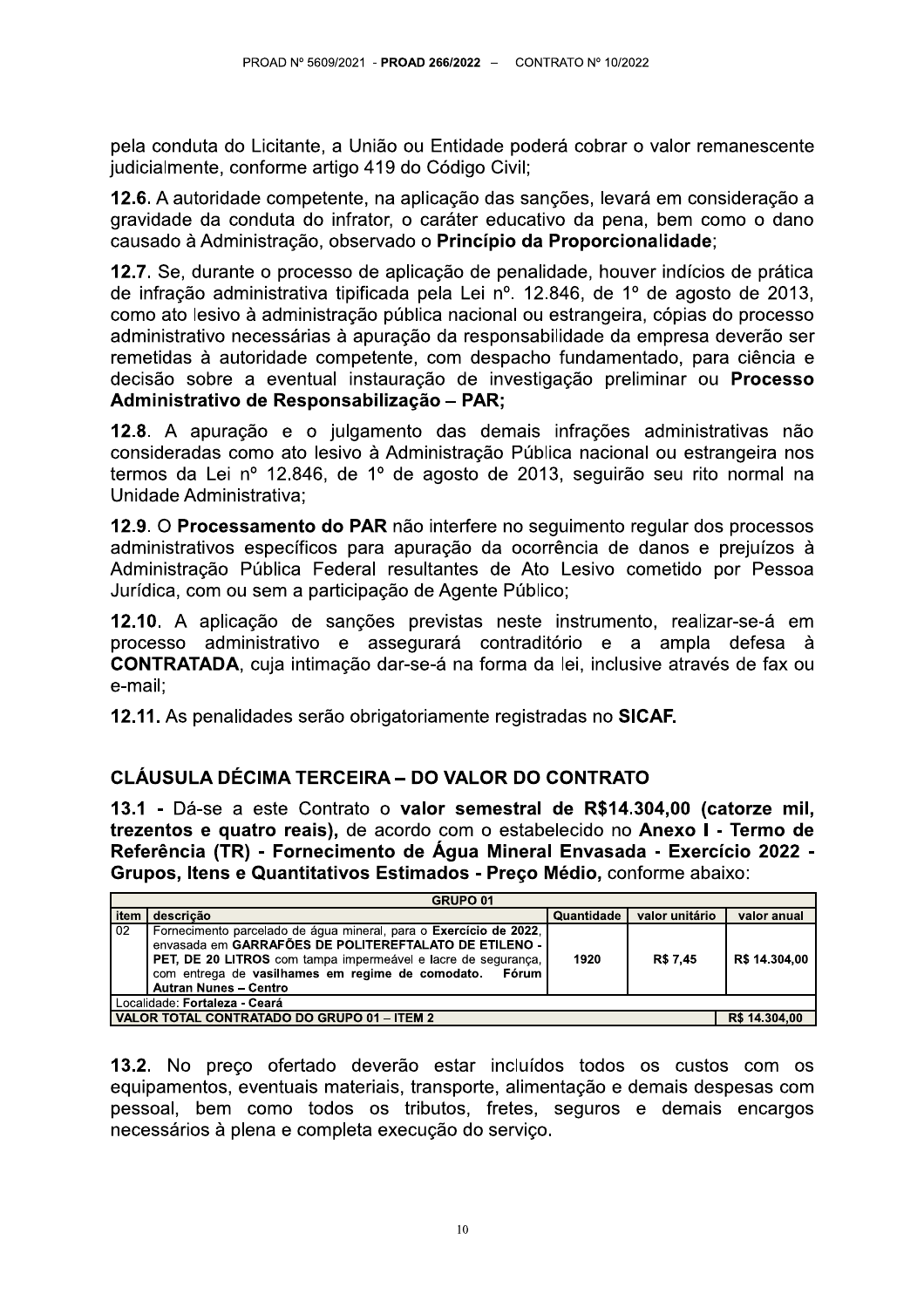14.1. Os preços são fixos e irreajustáveis no prazo de um ano, contado da data limite para a apresentação das Propostas.

PROAD N° 5609/2021 - PROAD 266/2022 – CONTRATO N° 10/2022<br> **CLÁUSULA DÉCIMA QUARTA – DO REAJUSTE DO VALOR DO CONTRATO**<br>
14.1. Os preços são fixos e irreajustáveis no prazo de um ano, contado da da<br>
limite para a apresentaç 14.1.1. Dentro do prazo de vigência do CONTRATO e mediante solicitação da CONTRATADA, os preços contratados poderão sofrer reajuste após o interregno de um ano, aplicando-se o **índice IPCA** exclusivamente para as obrigações iniciadas e concluídas após a ocorrência da anualidade.

14.2. Nos reajustes subsequentes ao primeiro, o interregno mínimo de um ano será  $\epsilon$ contado a partir dos efeitos financeiros do último reajuste, quando for o caso.

14.3. No caso de atraso ou não divulgação do índice de reajustamento, o **CONTRATANTE** pagará à **CONTRATADA** a importância calculada pela última variação conhecida, liquidando a diferença correspondente, tão logo seja divulgado o respectivo índice definitivo. Fica a **CONTRATADA** obrigada a apresentar memória de cálculo referente ao reajustamento de precos do valor remanescente, sempre que este ocorrer.

14.4. Nas aferições finais, o índice utilizado para reajuste será, obrigatoriamente, o definitivo, quando for o caso.

14.5. Caso o índice estabelecido para reajustamento venha a ser extinto ou de qualquer forma não possa mais ser utilizado, será adotado, em substituição, o que vier a ser determinado pela legislação então em vigor.

14.6. Na ausência de previsão legal quanto ao índice substituto, as partes elegerão novo índice oficial, para reajustamento do preço do valor remanescente, por meio de termo aditivo.

# CLÁUSULA DÉCIMA QUINTA - DA SUBCONTRATACÃO

15.1. É vedada a subcontratação total ou parcial do objeto.

# CLÁUSULA DÉCIMA SEXTA - DA DOTAÇÃO ORÇAMENTÁRIA

16.1. As despesas decorrentes da execução deste contrato correrão à conta da rubrica 0100000, constante da atividade 339030. Nota de Empenho nº 2022 NE 114.

# CLÁUSULA DÉCIMA SÉTIMA - DA VIGÊNCIA

17.1. O presente contrato tem vigencia a contar da data de sua assinatura até 31/12/2022.

# CLÁUSULA DÉCIMA OITAVA - DA RESCISÃO

18.1. A CONTRATANTE poderá considerar rescindido o presente contrato, de pleno direito, independentemente de interpelação judicial ou extrajudicial, nos casos e formas fixados nos artigos 78 e 79 da Lei nº 8.666/93.

18.2. Os casos de rescisão contratual serão formalmente motivados nos autos do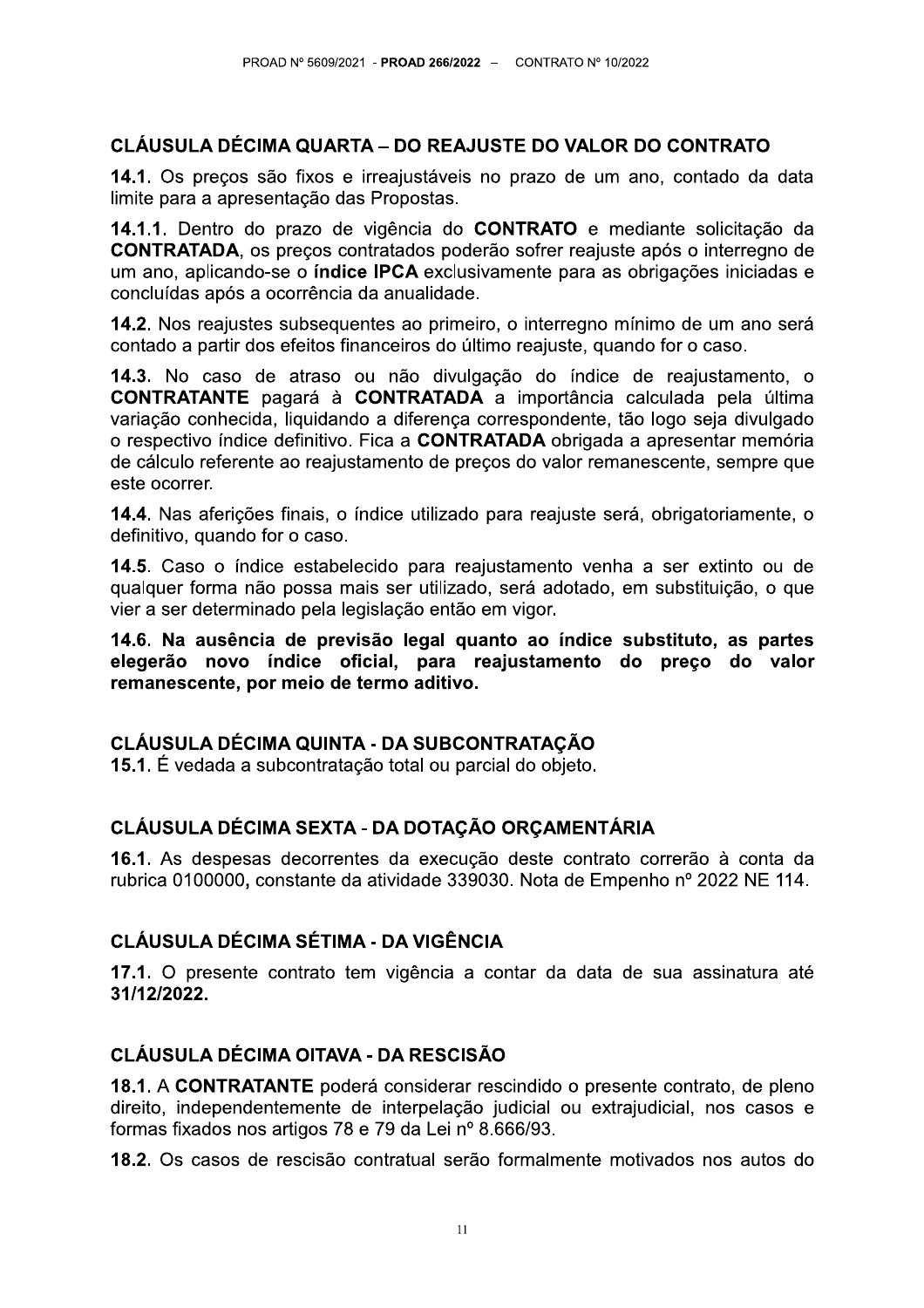Procedimento Administrativo, assegurados o contraditório e a ampla defesa.

18.3. A rescisão de que trata esta CLÁUSULA, exceto quando se tratar de caso fortuito, força maior ou razões de interesse público, acarretará a retenção dos créditos decorrentes deste contrato, até o limite dos prejuízos causados ao **CONTRATANTE.** 

## CLÁUSULA DÉCIMA NONA - DAS ALTERAÇÕES CONTRATUAIS

19.1. Qualquer modificação ou alteração no presente contrato será formalizada mediante termo aditivo, objetivando atender aos interesses das partes e ao objeto deste instrumento de Contrato, salvo hipótese de alterações relativas à fiscalização, que serão efetuadas sem a necessidade de termo aditivo.

19.2. Os termos aditivos são partes integrantes deste Contrato, como se nele estivessem transcritos.

# **CLÁUSULA VIGÉSIMA - DAS DISPOSICÕES FINAIS**

20.1. Quaisquer requerimentos, cancelamentos, solicitações assim como a entrega do serviço/objeto para fins de recebimento provisório deverão ser encaminhados por escrito ao fiscal do contrato, o qual promoverá as medidas subsequentes necessárias.

20.2. Este contrato administrativo regula-se pelas suas cláusulas e pelos preceitos de direito público, aplicando-se-lhe, supletivamente, os princípios da teoria geral dos contratos e as disposições de direito privado.

## 20.3. Considera-se data da assinatura do contrato, para todos os efeitos, à data da aposição da última assinatura digital no presente instrumento.

# **CLÁUSULA VIGÉSIMA PRIMEIRA - DA PUBLICAÇÃO**

21.1. De conformidade com o disposto no art. 61, parágrafo único da Lei 8.666/93, o presente contrato será publicado na forma de extrato, no Diário Oficial da União.

# **CLÁUSULA VIGÉSIMA SEGUNDA - DO FORO**

22.1. É competente o foro da Justica Federal, Secão Judiciária do Estado do Ceará, com exclusão de outro por mais privilegiado que seja, para dirimir quaisquer litígios oriundos do presente contrato.

E, para firmeza e como prova de assim haver entre si, ajustado e contratado, assinam o presente, em duas vias de joual teor e forma, para que produza os seus legais e jurídicos efeitos.

Fortaleza, data (conforme última assinatura digital).